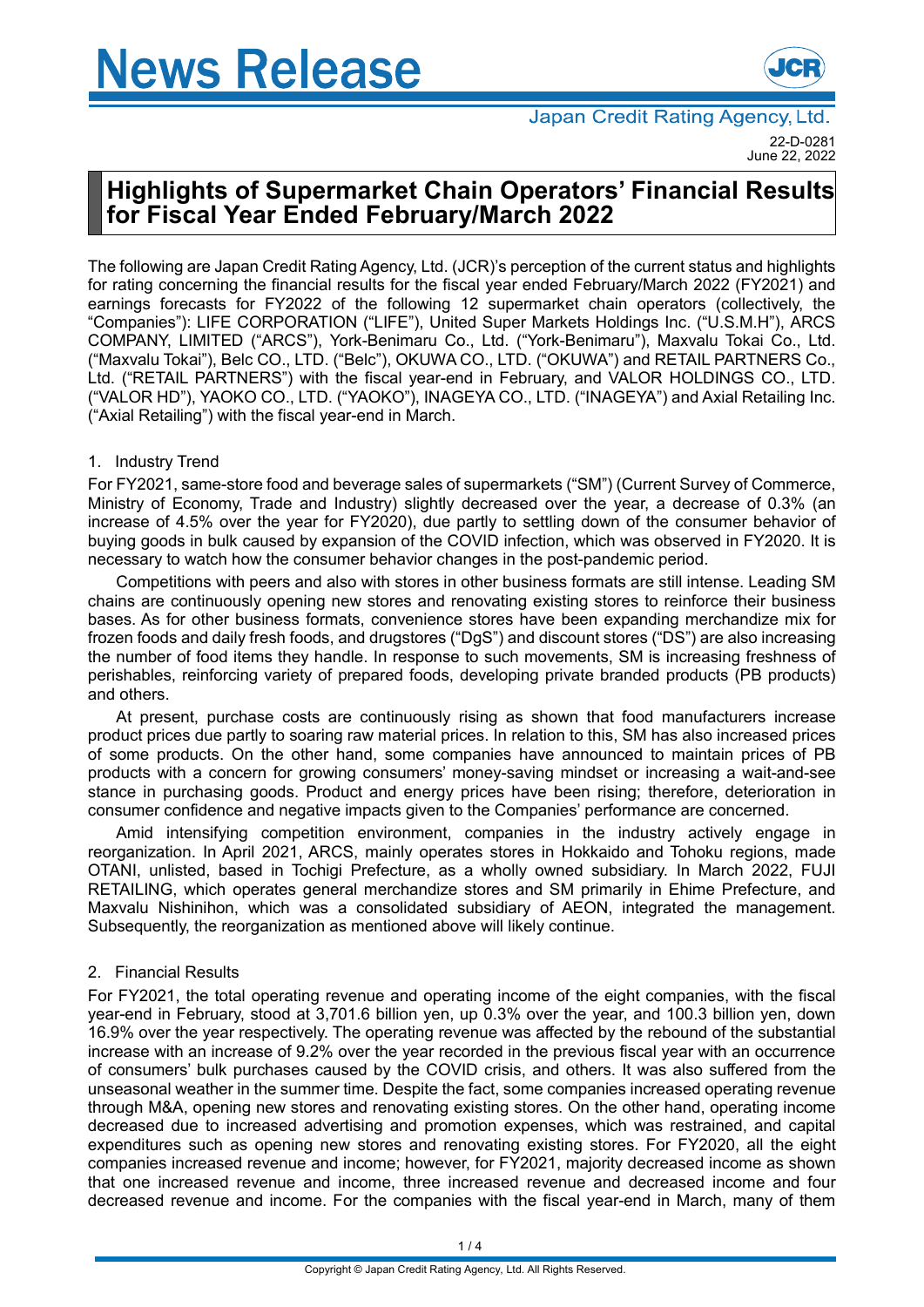

decreased income observing from the figures adjusted for the impact of adopting the accounting standard of revenue recognition. Despite the fact, all exceeded the operating income of FY2019, before taking place of full scale expansion of the infection.

For FY2021, many of the Companies decreased the same-store sales over the year. For FY2020, consumers actively purchased a large amount of goods at a time and the average spending per customer substantially increased; however, the situation have come to the end. On the other hand, a pace of recovery in the number of customers visiting stores is slow.

For FY2021, of the 11 companies excluding York-Benimaru, which does not disclose the information, free cash flow was positive for five companies and negative for six companies, all the eleven companies were with positive free cash flow for FY2020. The companies with the fiscal year-end in February decreased the cash flow from operating activities over the year partly because the last day of FY2020 was not a business day of financial institutions. Looking at the cash flow from investment activities, some companies substantially increased the amount of payment. This was because of increased investment toward improving operational efficiency such as introduction of self-/semi-self-checkouts besides opening new stores and renovating existing stores.

With the backdrop of increased number of companies with negative free cash flow for FY2021. interest-bearing debt increased as a whole while equity capital has consistently increased through profit accumulation. Thereby, financial structure has not deteriorated significantly.

#### 3. Highlights for Rating

According to the Companies' projection for FY2022, the total operating revenue and operating income for four comparable companies with the fiscal year-end in March was 1,795.5 billion yen, up 1.6% over the year, and 61.6 billion yen, up 4.2% over the year, respectively. The companies with the fiscal year-end in February, which disclosed the figures adjusted for the impact of adopting the accounting standard for revenue recognition, also expect to increase both revenue and income. In addition to increasing sales through enhancing product mix of perishables in response to customer needs, developing PB products, renovating existing stores, among others, the increases seem to be attributable to the effects of the cost structural reforms such introduction of self-/semi-self-checkouts and others. Despite the fact, present same-store sales have been below the level of the previous fiscal year for many companies since demand for dining out has increased while that for home meals has decreased partly because of relaxation of the restriction on the people's activities, and other factors. JCR will keep an eye on the future trend as there are matters to be concerned such as rising cost of purchases.

In addition to the personnel cost, utilities expense is also increasing; therefore, JCR views the efforts for improving operational efficiency and restraining costs will become more important. The Companies seem to continue placing emphasis on the enhancement of cost control through work-/labor-saving by taking advantage of self-/semi-self-checkouts and automatic order placement systems, and also reviewing logistics, etc. JCR will watch the progress of the various initiatives and the outcome.

As mentioned above, competition is intense not only with peers but also with stores in other business formats including DgS and DS. Therefore, the Companies need to advance the initiatives to increase regular customers by differentiating themselves from other companies, for example, promoting their own characteristics in the lineups of perishables and prepared foods. Development and sales expansion of PB products are also important for differentiation, and the Companies can be able to prevent themselves from falling in extreme price competitions by adding extra value to products, in JCR's view. For the store strategies, a cautious approach should be taken for new store openings given the increased competitors including those in other business formats, higher wages for part-time workers, etc. Key factors are the outcome of the measures including reviewing floor plan through renovating stores, digitalization of stores and initiatives for on-line supermarkets in response to consumers' needs for contactless shopping. Moreover, M&A has become one of the key options for expanding the business base. Going forward, M&A may become more popular due to intensifying competition environment. In order to respond to the opportunities in a flexible manner, strengthening the financial base is indispensable, in JCR's view.

Hiroyoshi Otsuka, Mai Kanai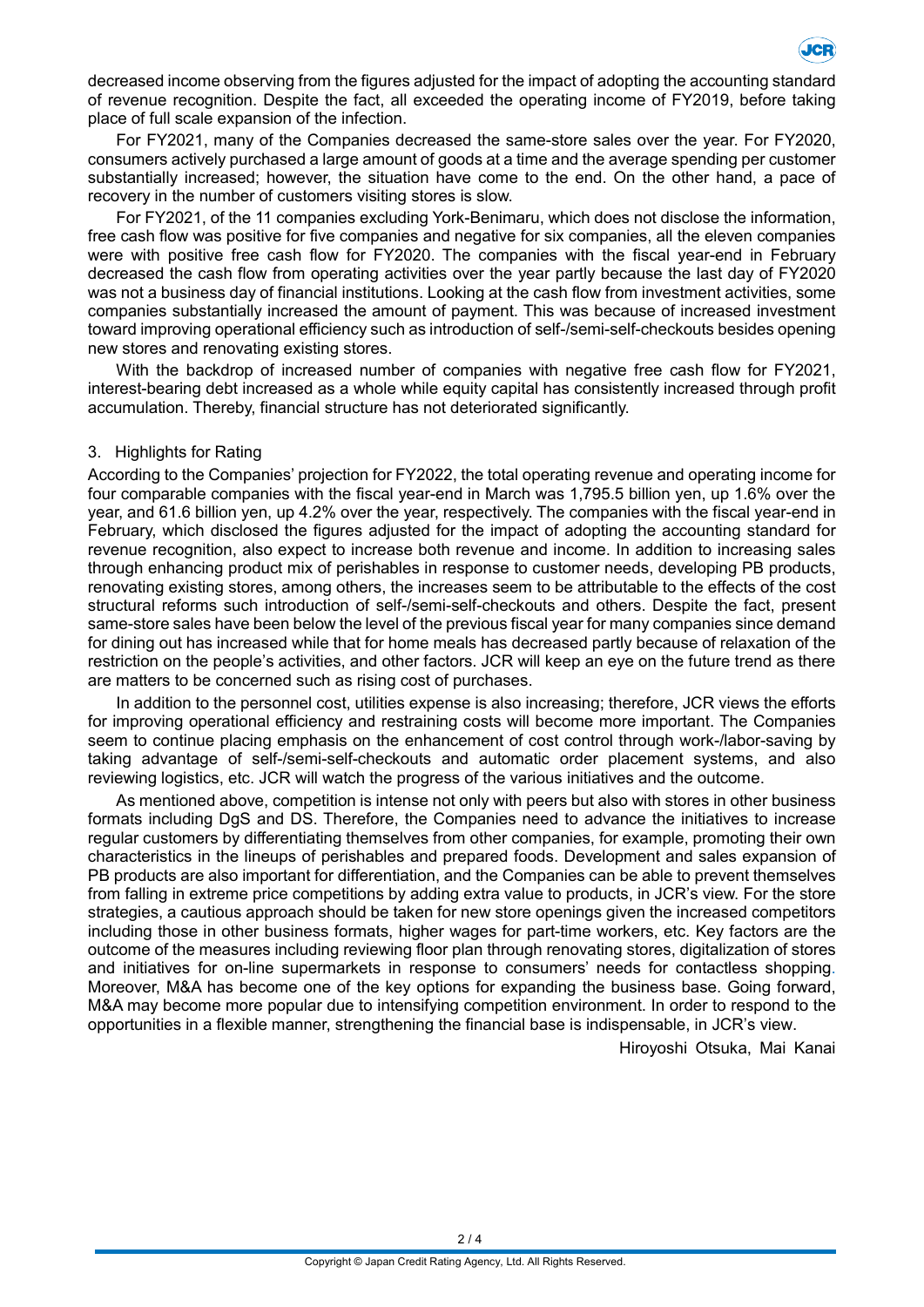

 $(15V \text{ mm} \cdot 0)$ 

#### (Chart 1) Financial Results of 12 Supermarket Chain Operators

|                                                          | Closing<br>Month | FY2021                   |        |                  |         | JE I IIIII, 70<br>FY2022 (Forecast) |     |                  |        |
|----------------------------------------------------------|------------------|--------------------------|--------|------------------|---------|-------------------------------------|-----|------------------|--------|
| Company                                                  |                  | <b>Operating Revenue</b> |        | Operating Income |         | <b>Operating Revenue</b>            |     | Operating Income |        |
|                                                          |                  |                          | YoY    |                  | YoY     |                                     | YoY |                  | YoY    |
| LIFE (8194)                                              | Feb.             | 768,335                  | 1.2    | 22,932           | $-16.3$ | 770,000                             |     | 23,200           | 1.2    |
| <b>VALOR HD (9956)</b>                                   | Mar.             | 732,519                  |        | 21,205           |         | 750,000                             | 2.4 | 22,700           | 7.0    |
| U.S.M.H (3222)                                           | Feb.             | 716,407                  | $-2.4$ | 12,155           | $-36.4$ | 721,000                             | 1.1 | 15,000           | 23.4   |
| ARCS (9948)                                              | Feb.             | 577,568                  | 3.7    | 15,562           | $-12.3$ | 563,000                             |     | 15,150           |        |
| YAOKO (8279)                                             | Mar.             | 536,025                  | 5.5    | 24,081           | 7.2     | 546,000                             | 1.9 | 25,500           | 5.9    |
| York-Benimaru (-)                                        | Feb.             | 478,144                  | 0.1    | 14,704           | $-11.1$ | 475,900                             | 2.3 | 19,000           | 29.2   |
| Maxvalu Tokai (8198)                                     | Feb.             | 354,907                  | $-0.3$ | 11,296           | $-3.7$  | 348,000                             |     | 10,800           | $-4.4$ |
| Belc (9974)                                              | Feb.             | 300,268                  | 5.6    | 13,072           | 9.6     | 296,166                             |     | 13,193           |        |
| <b>OKUWA (8217)</b>                                      | Feb.             | 266,532                  | $-4.5$ | 5,233            | $-33.3$ | 252,000                             |     | 5,400            | 3.2    |
| INAGEYA (8182)                                           | Mar.             | 251,417                  | $-5.5$ | 3,525            | $-49.5$ | 252,000                             | 0.2 | 3,600            | 2.1    |
| Axial Retailing (8255)                                   | Mar.             | 246,450                  |        | 10,310           | $-14.9$ | 247,500                             | 0.4 | 9,800            | $-4.9$ |
| <b>RETAIL PARTNERS (8167)</b>                            | Feb.             | 239,519                  | $-1.0$ | 5,372            | $-35.9$ | 232,000                             |     | 5,400            | 0.5    |
| Total of 8 Companies with fiscal year-end in<br>February |                  | 3,701,680                | 0.3    | 100,326          | $-16.9$ | 3,658,066                           |     | 107,143          |        |
| Total of 4 Companies with fiscal year-end in<br>March    |                  | 1,766,411                |        | 59,121           |         | 1,795,500                           | 1.6 | 61,600           | 4.2    |

Notes:

1. Figures of FY2022 (Forecast) of York-Benimaru include those of its subsidiary, Life Foods Co., Ltd., acquired on March 1, 2022.

2. Due to adoption of Accounting Standard for Revenue Recognition, ASBJ Statement No. 29, year-on-year increase or decrease are not stated for some items of VALOR HD and Axial Retailing for FY2021 as the accounting treatments used for the comparison are different.

3. Due to adoption of Accounting Standard for Revenue Recognition, ASBJ Statement No. 29, year-on-year increase or decrease are not stated for some items of LIFE, ARCS, Maxvalu Tokai, Belc, OKUWA and RETAIL PARTNERS for FY2022 (Forecast) as the accounting treatments used for the comparison are different.

4. Year-on-Year increase and decrease of operating revenue for FY2022 (Forecast) of U.S.M.H and York-Benimaru are the comparison with those adjusted for impacts of adoption of Accounting Standard for Revenue Recognition, ASBJ Statement No. 29.

Source: Prepared by JCR based on financial materials of above companies

#### (Chart 2) Financial Results of the Operators Subject to JCR's Rating

|                                           |                |                      |                     |                               |                                                      |               |                   |                              | (JPY mn, %)     |
|-------------------------------------------|----------------|----------------------|---------------------|-------------------------------|------------------------------------------------------|---------------|-------------------|------------------------------|-----------------|
|                                           |                | Operating<br>Revenue | Operating<br>Income | Operating<br>Income<br>Margin | Net Income<br>Attributable to<br>Owners of<br>Parent | <b>EBITDA</b> | Equity<br>Capital | Interest-<br>bearing<br>Debt | Equity<br>Ratio |
| U.S.M.H<br>(3222)                         | FY2020         | 733,850              | 19,124              | 2.6                           | 8,845                                                | 32,228        | 148,162           | 35,828                       | 52.0            |
|                                           | FY2021         | 716,407              | 12,155              | 1.7                           | 5,374                                                | 26,047        | 151,473           | 40,564                       | 54.0            |
|                                           | <b>FY2022F</b> | 721.000              | 15,000              | 2.1                           | 6,000                                                |               |                   |                              |                 |
| <b>RETAIL</b><br><b>PATNERS</b><br>(8167) | FY2020         | 241,844              | 8,384               | 3.5                           | 4,932                                                | 12,088        | 71,538            | 14,919                       | 62.6            |
|                                           | FY2021         | 239,519              | 5,372               | 2.2                           | 3,371                                                | 9,614         | 74,114            | 14,912                       | 64.8            |
|                                           | FY2022F        | 232,000              | 5,400               | 2.3                           | 3,400                                                |               |                   |                              |                 |
| <b>VALOR HD</b><br>(9956)                 | FY2020         | 730,168              | 25,648              | 3.5                           | 12,592                                               | 44,635        | 142,862           | 120,881                      | 35.3            |
|                                           | FY2021         | 732,519              | 21,205              | 2.9                           | 9,014                                                | 42,401        | 148,587           | 125,454                      | 36.2            |
|                                           | FY2022F        | 750,000              | 22,700              | 3.0                           | 11,500                                               |               |                   |                              |                 |

Source: Prepared by JCR based on financial materials of above companies